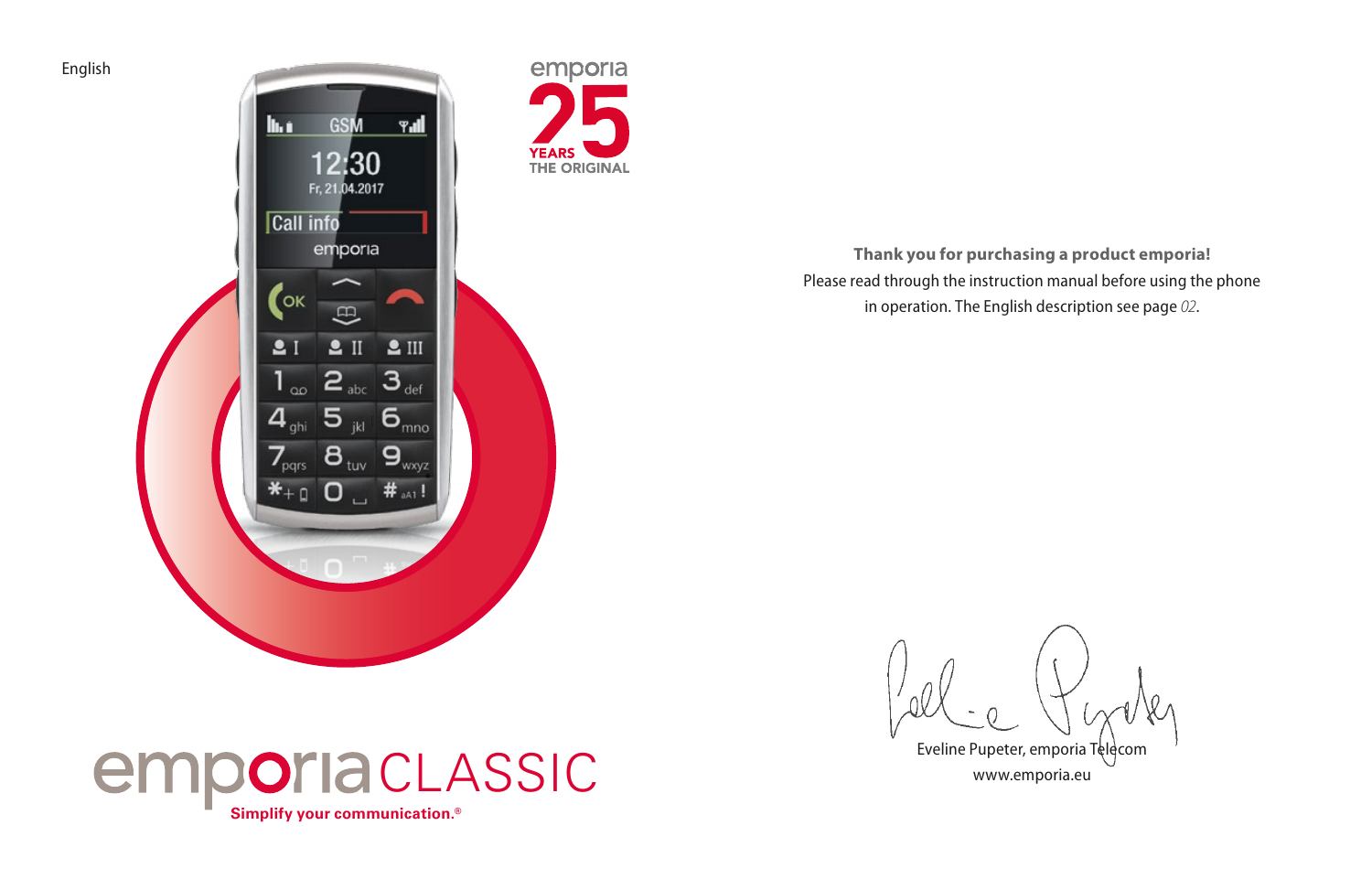

# <span id="page-1-0"></span>› **YOUR MOBILE PHONE AT A GLANCE**

- **1 Loudspeaker**
- **2 Display** (screen)
- **3 On/Off key**
- **Handset volume controls**  $\overline{+}$  **&**  $\overline{-}$
- **5 Keypad lock**
- **6 Torch button**
- **7 menu Menu key**
- **8 Camera button**
- **9 Gx Answer/OK key**
- Start or accept a call
- In the menu: Confirm selection
- On standby: Access **Call info**
- **10 Arrow keys** 
	- Use these to flick through your **Contacts** and the menu
	- When the phone is on standby, press  $\sim$  to access **Favorits**.
	- When the phone is on standby, press **U** to access **Contacts**.
- **11** A Hang up / Back / Delete key
	- When in a call: End
	- When in the menu: One step back
	- When entering digits or letters: Delete
- **12 Speed dial keys**
- **13 <sup>1</sup> -key** (voicemail)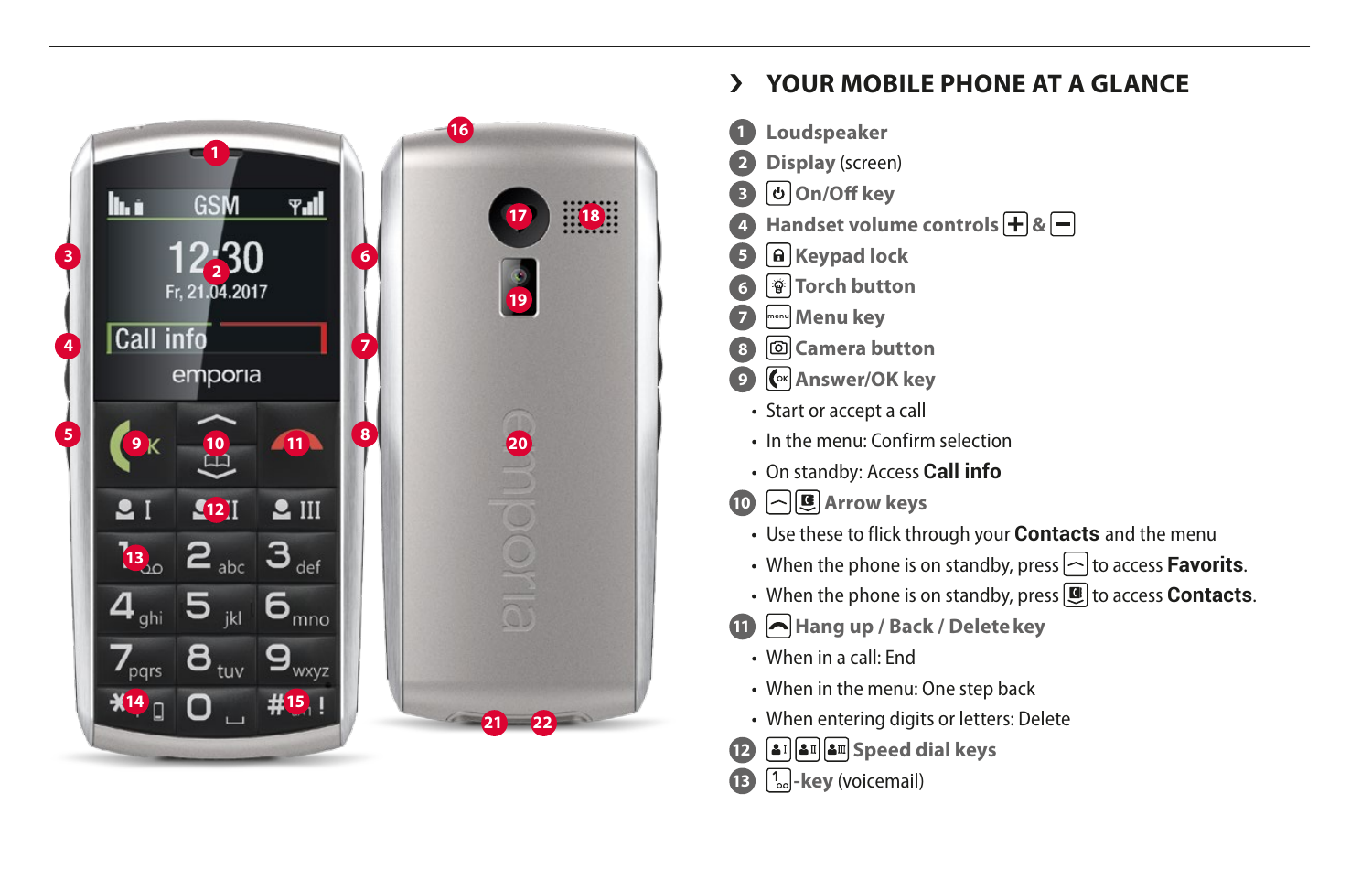**14**  $\uparrow$  **14**  $\uparrow$  **key:** Indicates the charge status of the battery by flashing:

- Red flashing: The battery is almost empty
- Green flashing: The battery is charging
- The light is on constantly: The battery has finished charging
- **15 #**...<sup>1</sup> **key:** Blue flashing indicate a missed call. Goes out once the call info has been accessed.
- **16 Torch**
- **17 Emergency button** [optional]
- **18 Loudspeaker**
- **19 Camera lens and camera light**
- **20 Battery cover** (two versions: with and without emergency button)
- **21 Headset port**
- **22 Port for USB charging cable**
- › **Symbole am Display**
	- **B**<sub>d</sub>II Network signal strength
	- **R**<sub>d</sub>II Roaming (abroad)
	- **III E** Battery indicator



Missed call Call forwarding



New message

- Profile: Silent/Sleep mode
- MAX Profile: Maximum/Bus
	- mode
- **Hil**Profile: Meeting/ Theater mode
- 

Alarm clock on



Bluetooth activated <sup>[</sup><sup>8</sup>] Rluetooth connected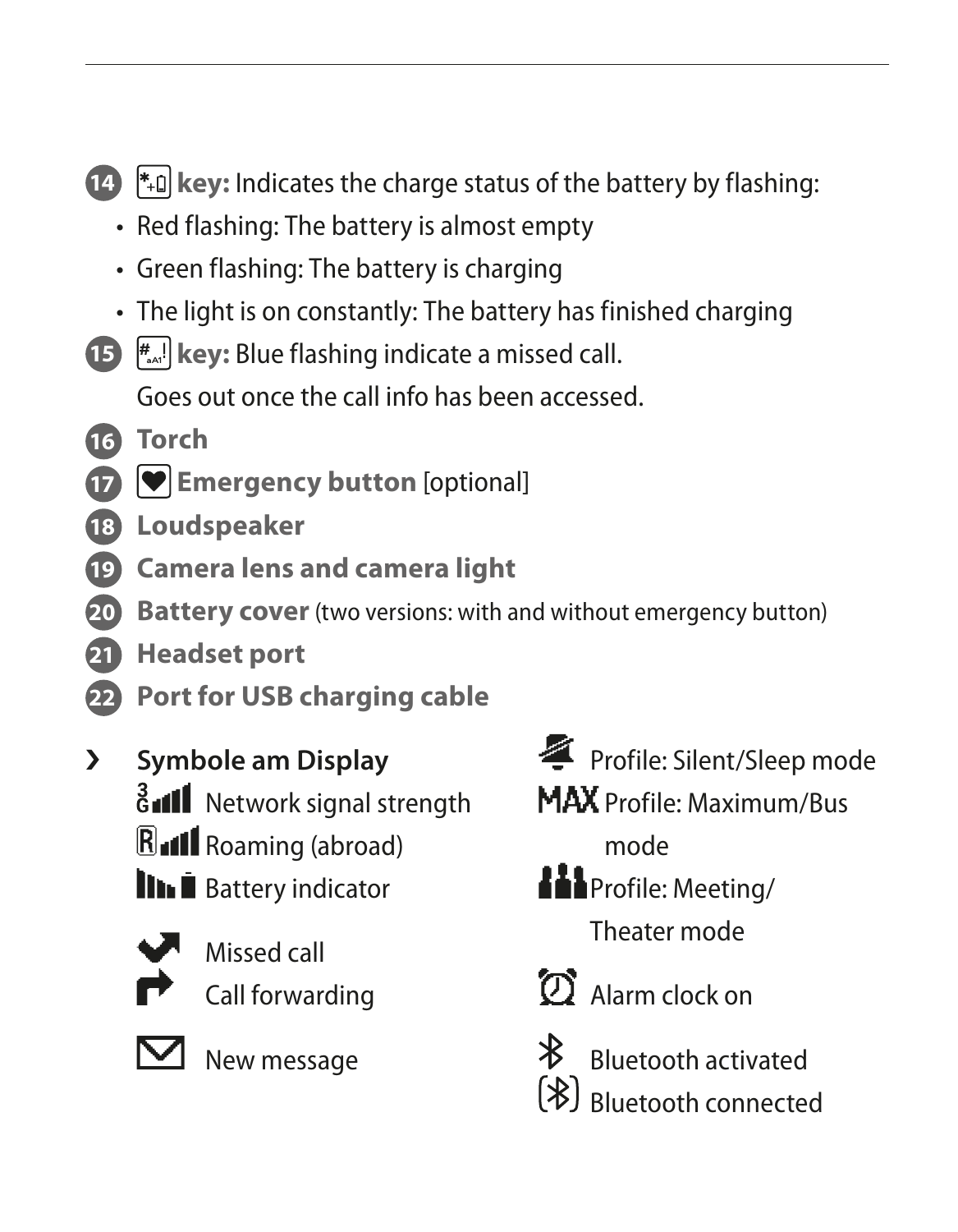# **1. GETTING STARTED**

#### › **Inserting a SIM card**



- Remove the battery cover (opening in the top left-hand corner)
- Slide the SIM card into the SIM card holder with the gold contacts facing down.
- Slide your data card into the card holder with the gold contacts facing down.

## › **Inserting and charging the battery**



- Insert the battery, making sure that the battery contacts touch the phone's gold contacts.
- Place the battery cover over the battery and press it down until it clicks into place.
- Plug the charging cable into the USB port on the bottom of the phone.

*Attention: Charge the battery for at least four hours before the first time you use it. Only use batteries and chargers that are permitted for use with this specific model.*

ENGLISH–04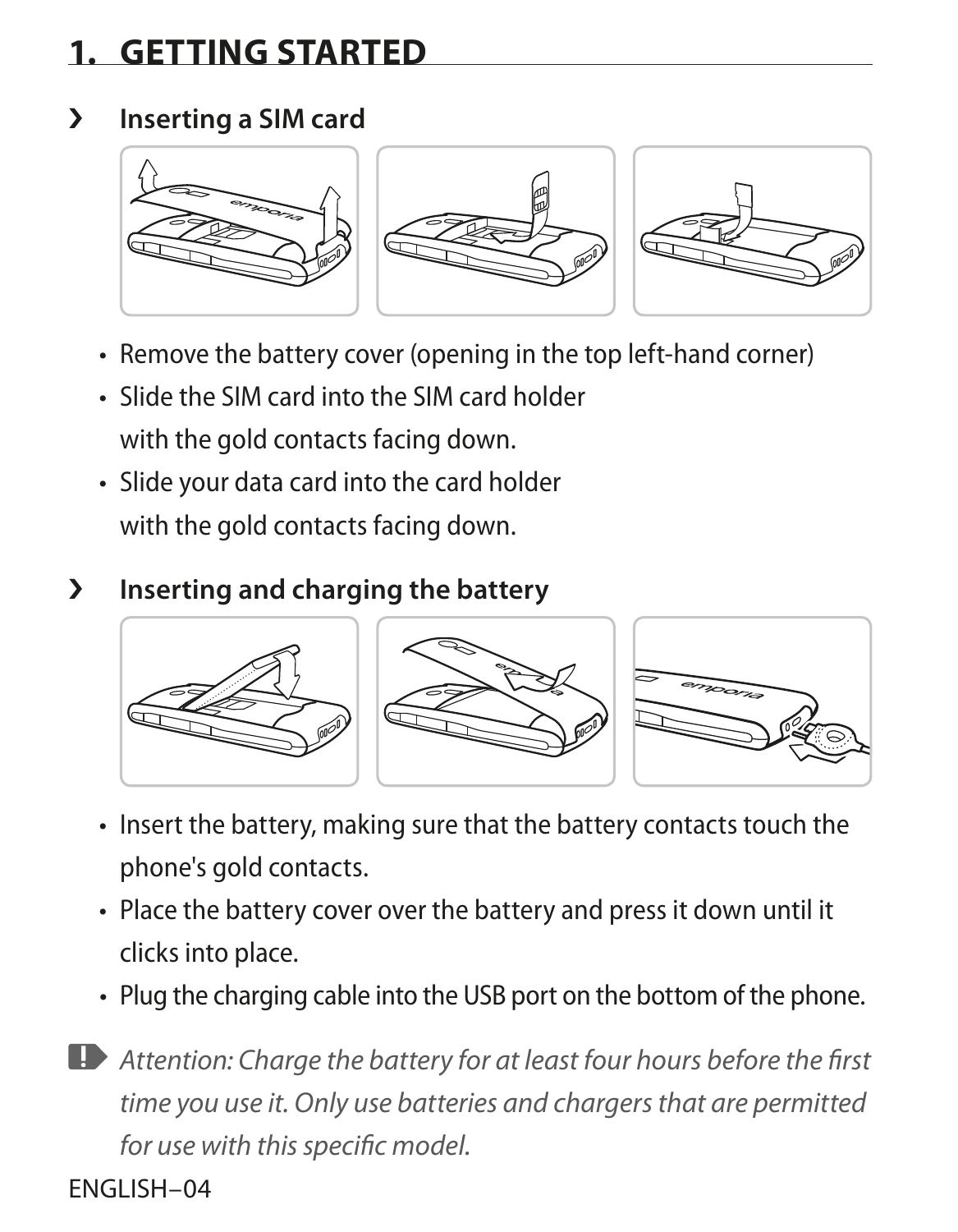- › **Turn phone on or off**
	- Pressing the  $\Theta$  key (on the side of the phone) for at least two seconds switches the phone on resp. off.
- › **Using a new SIM card for the first time:** Enter the four-digit PIN code (personal identification number)  $\Rightarrow$  Press  $\left(\sqrt{\ }$  to confirm the code
- *The PIN code is a four-digit number that is intended to prevent somebody else from being able to switch on your mobile phone. You have a maximum of three attempts to enter the correct number. If you enter the wrong number three times in a row, you will only be able to unblock the SIM card with the PUK code. You will find the PIN code and PUK code in the documents supplied by your network operator.*

 $\Rightarrow$  Select a **Language** by pressing and **a**  $\Rightarrow$   $\mathbb{C}^{\times}$   $\Rightarrow$  **Set time**  $\Rightarrow$  **(** $\&$   $\Rightarrow$  **Set date**  $\Rightarrow$  **(** $\&$   $\Rightarrow$  Select a **Text size** by pressing  $\frown$  and **E**: You can choose **Small** or **Large**  $\Rightarrow$   $\left[\begin{matrix} \circledast \end{matrix}\right]$ 

## › **Saving energy**

If a few seconds pass without the phone receiving any input from you, the screen will go blank to save energy. In the event of an incoming call or you pressing any key, the screen will automatically light up again. If the keypad is set to lock automatically, the phone will only respond if the green  $\left( \infty \right]$  button or the  $\left[ \frac{1}{2} \right]$  key is pressed.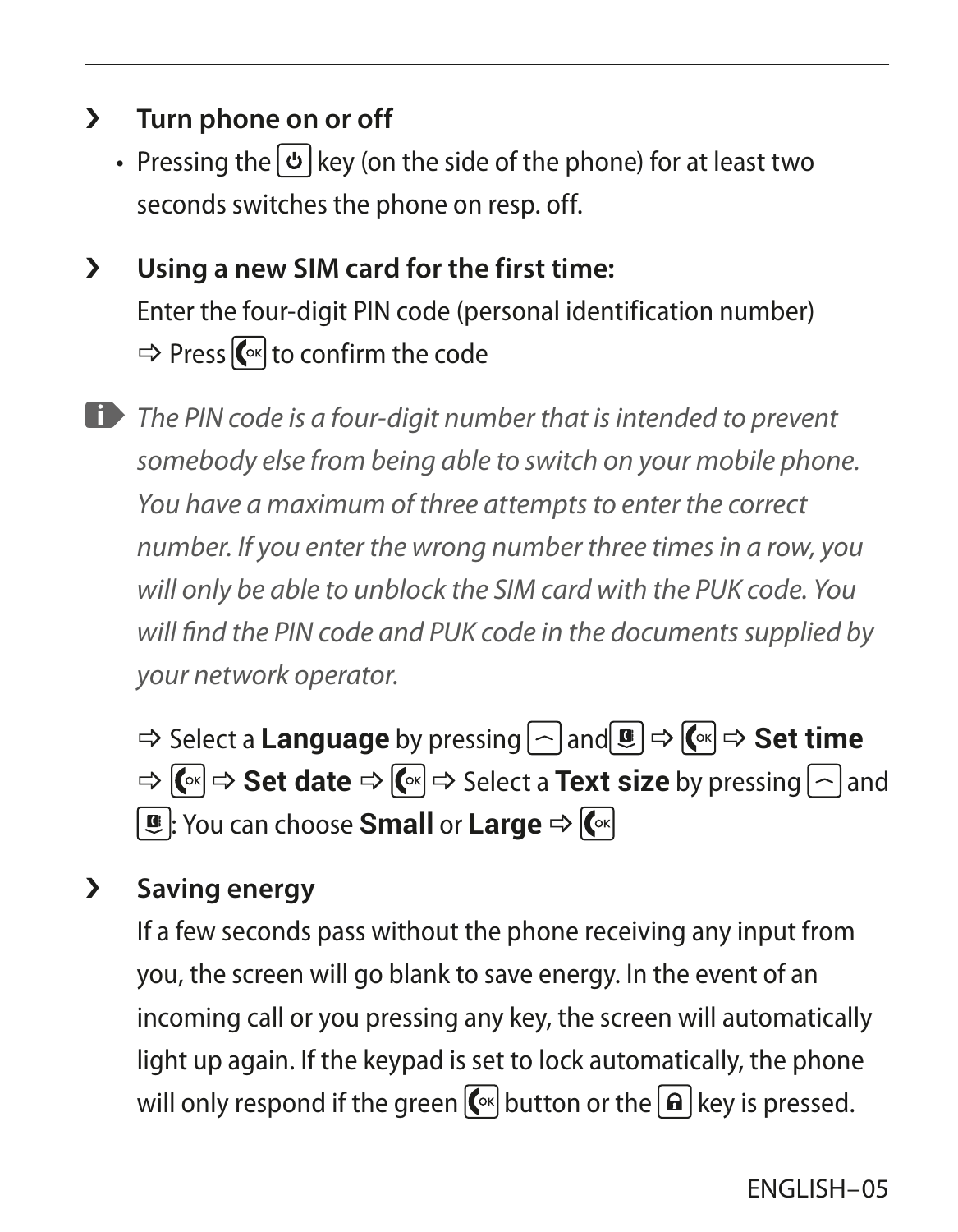# **2. USING THE PHONE**

In standby mode the phone is on, but is not running any applications (calls, SMS messages, etc.).

## › **Using the menu**

Press the menu. Key (on the side of the phone) to open the menu.

- Press  $\log$  and/or  $\mathbf{E}$  to flick through the menu items. At the top of the screen, the menu item currently highlighted will be displayed.
- Press  $\left[\begin{matrix} \infty \\ 0 \end{matrix}\right]$  to open a menu item.
- Menu items can be selected directly using the digits assigned to them.
- Options which you can select by pressing  $\left[\bigcirc\right]$  or  $\left[\bigcirc\right]$  are displayed at the bottom of the screen.
- To return to standby mode, press  $\left| \bullet \right|$  several times.

## › **Dual-function keys**

Some keys have additional functions if they are pressed and held down for a few seconds:

**1**<sup>2</sup>/<sub>2</sub> key: Listen to your voicemail

 $*$ **a** key: + for country code, e.g. +49 for Germany

**# aA1**! **key:** Show missed calls

**Forch button:** Torch on continuously when the phone is on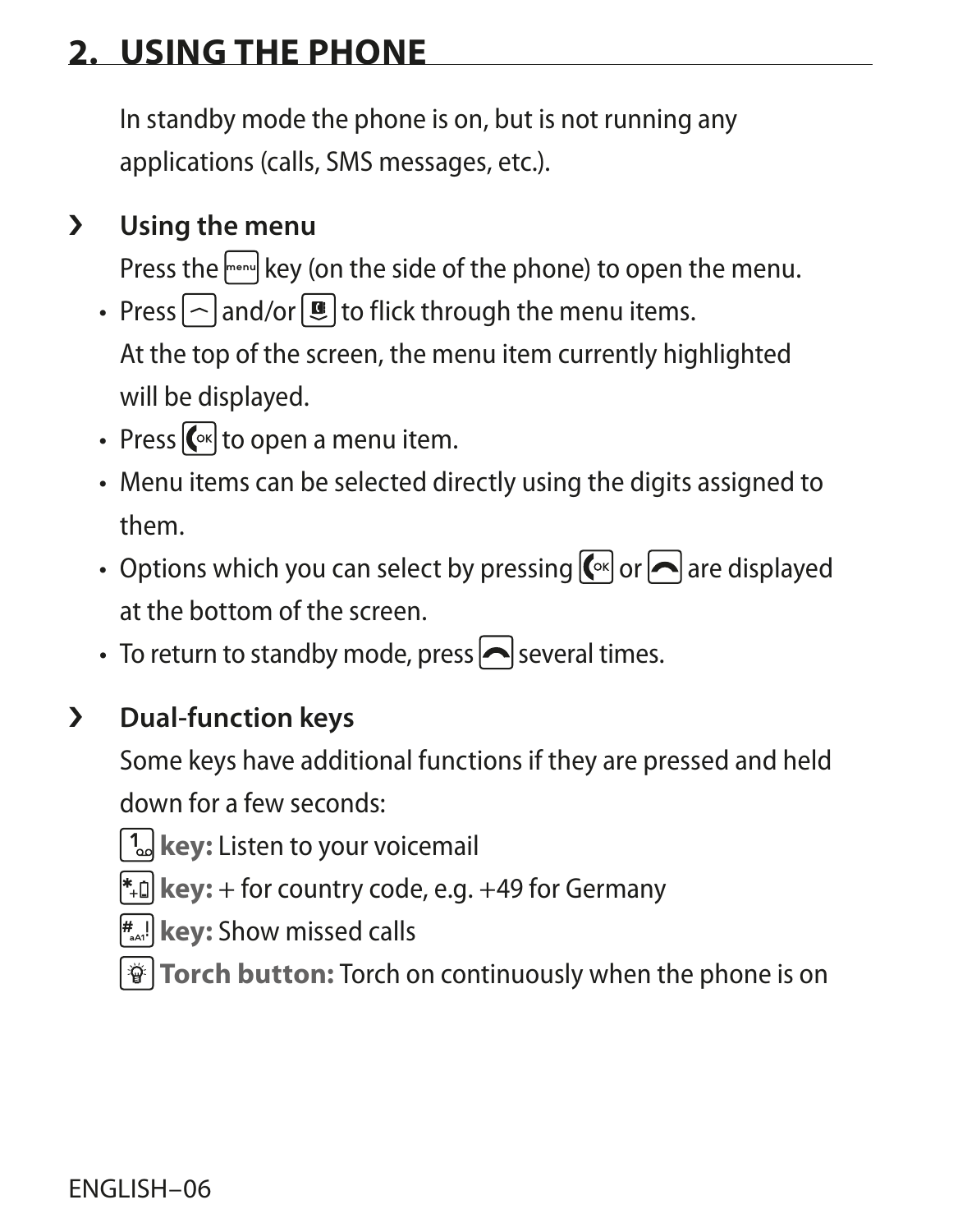# **3. CALLS**

## › **Incoming call**

- To answer: Accept the call by pressing  $\lceil \cdot \rceil$ .
- To reject: Press  $\blacksquare$ .
- To mute the ringtone temporarily: Press the  $\Box$  button (on the side of the phone).
- › **Ending a call**

Press  $\overline{\phantom{a}}$ .

## › **Dialling**

Enter the number you want to dial (incl. the area code) using the keypad.  $\Rightarrow$  Start the call by pressing  $\boxed{\infty}$ .

## › **Redialling**

When the phone is on standby, press  $\lbrack \leftarrow \rbrack$  to view your call history.

 $\Rightarrow$  Press  $\cap$  and  $\Box$  to select a number.

 $\Rightarrow$  Start the call by pressing  $\boxed{\infty}$ .

## › **Hands-free mode**

Press  $\left[\begin{matrix} \infty \\ 0 \end{matrix}\right]$  during a call to open the Options and turn the hands-free function on or off.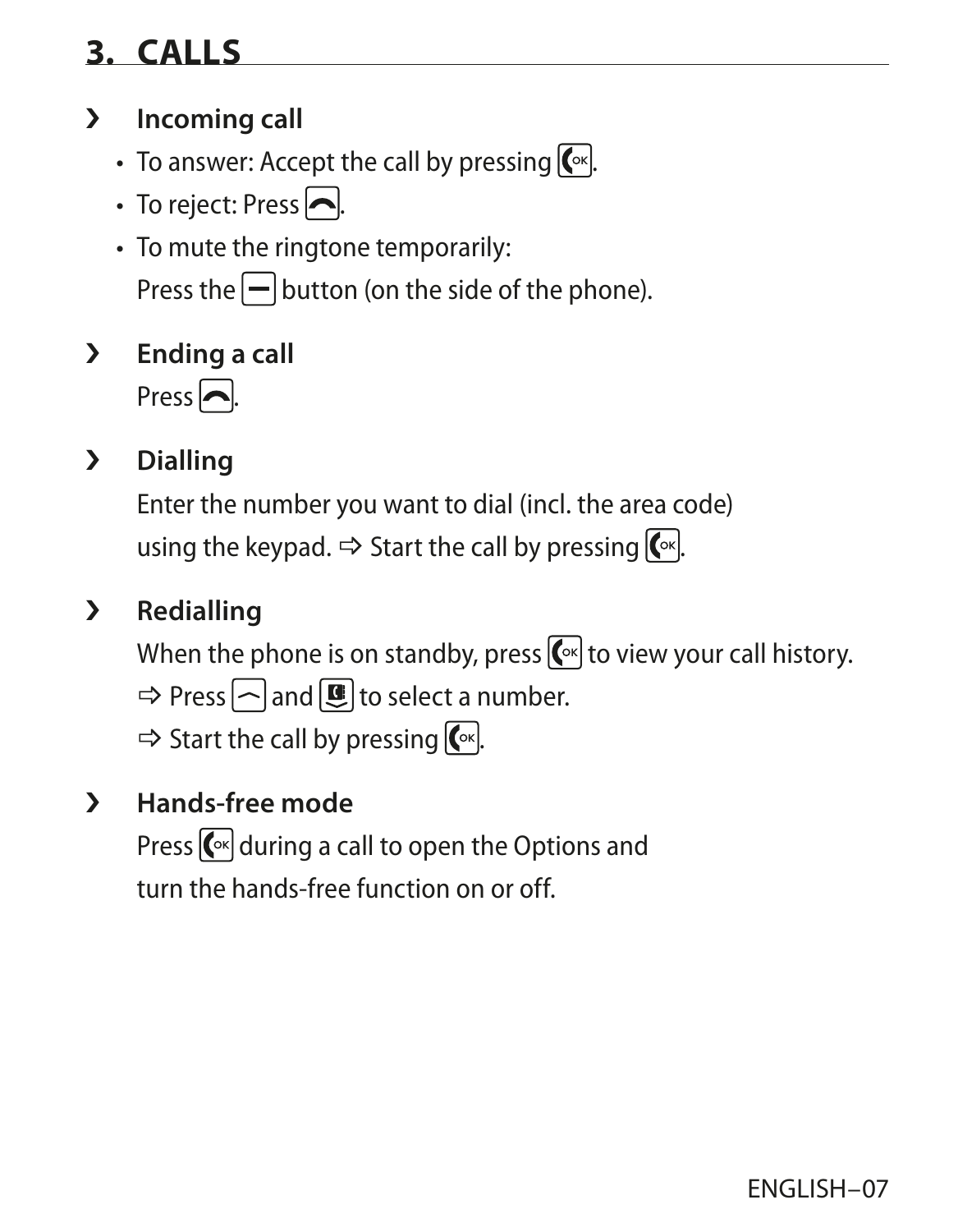## **4. SMS MESSAGES**

- › **Menu items: Write message, Received, Unsent, Sent, Delete messages, Templates, Blocked numbers for messages, Send contact by SMS, SMS in PhoneBK, Message settings**
- › **Writing a message**  $\boxed{\mathbb{R}^{\mathsf{m}}\times\mathsf{M}}$  **Messages**  $\Rightarrow$  Write message Enter text using the keypad.
- › **Writing using predictive text** Predictive text has been activated on your phone at the factory.
	- Press the number key displaying the letter you require once (e.g. press  $\boxed{4}_{\text{shil}}$  for **i**).
	- Once you've pressed several keys, words will automatically be suggested.
	- One word will be highlighted in white. If this is the word you require, you can insert it simply by pressing  $\boxed{0}$ , which is also used to insert blank spaces.
	- If the word you require is not highlighted, you can use the arrow keys,  $\lceil \frown \rceil$  and/or  $\lceil \rceil$ , to move between the suggested words. When the word you require is highlighted, confirm your selection pressing the spacebar key <sup>[O ..</sup>.].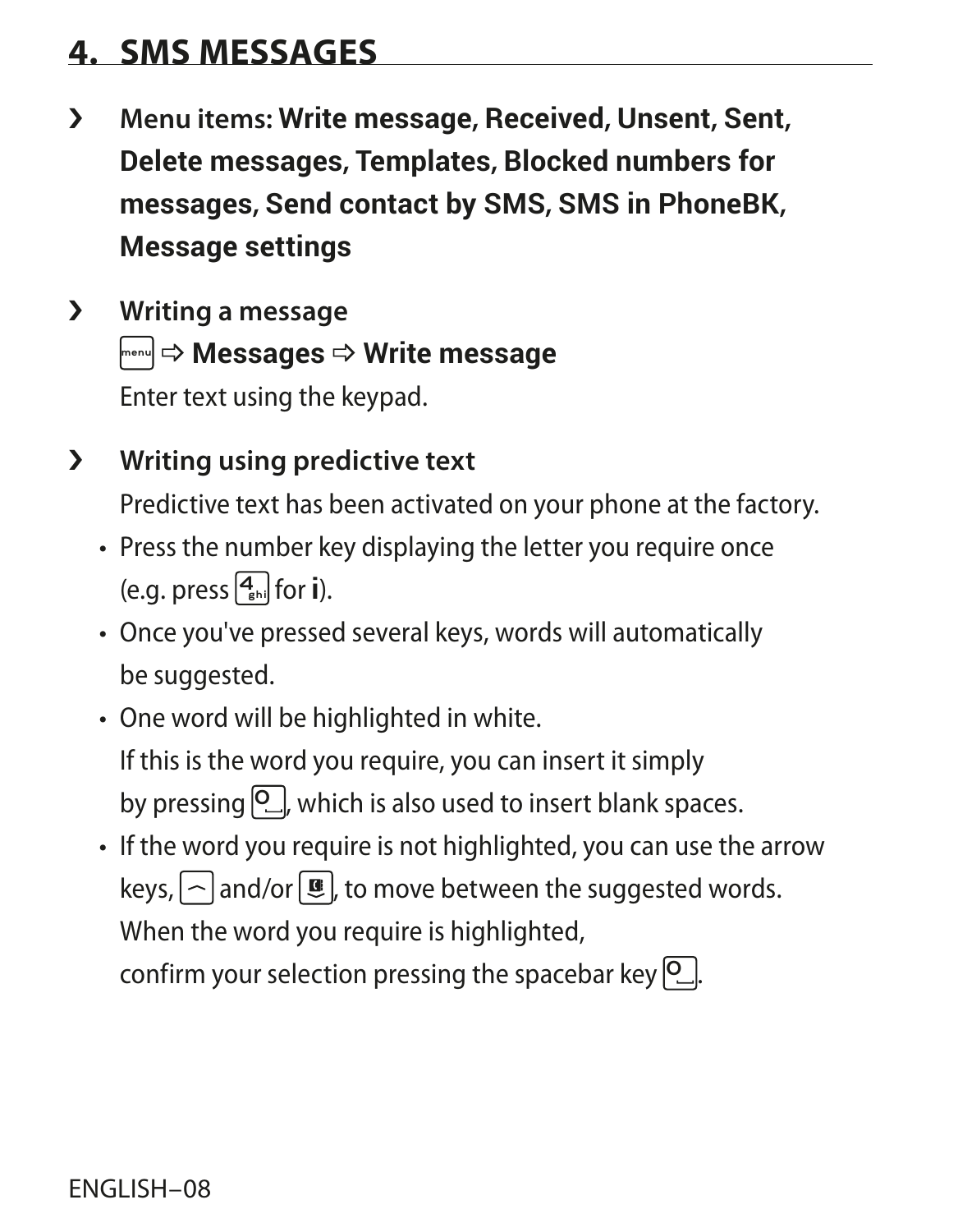## › **Writing without predictive text**

If you don't want to use predictive text, turn it off by pressing **Predictive text input** in the **Settings** menu.

To input text without predictive text, press the respective number key the required number of times for the letter you need. (E.g. 2x **4ghi** , 1x **2abc** , 3x **5jkl** , 3x **5jkl** and 3x **<sup>6</sup> mno** for Hallo) The symbols available vary according to which language you are using.

› **Input method**

Press **# aA1**! to change the input method. **abc**  $\Rightarrow$  Lower case only  $ABC \Rightarrow$  Upper case only  $\mathsf{A}$ **bc**  $\Rightarrow$  Upper and lower case 123  $\Rightarrow$  Digits

- › **Sending a message Options**  $\Rightarrow$  **Send to**  $\Rightarrow$  Enter a number or open Contacts by pressing **Search**.
- › **Receiving a message** Received messages are indicated by an audio signal and the  $\nabla$  symbol.
	- Press  $\left[\overline{\mathbb{C}}\right]$  to open a received message immediately.
	- $\cdot$  To view your message list, select **Messages**  $\Rightarrow$  **Received**.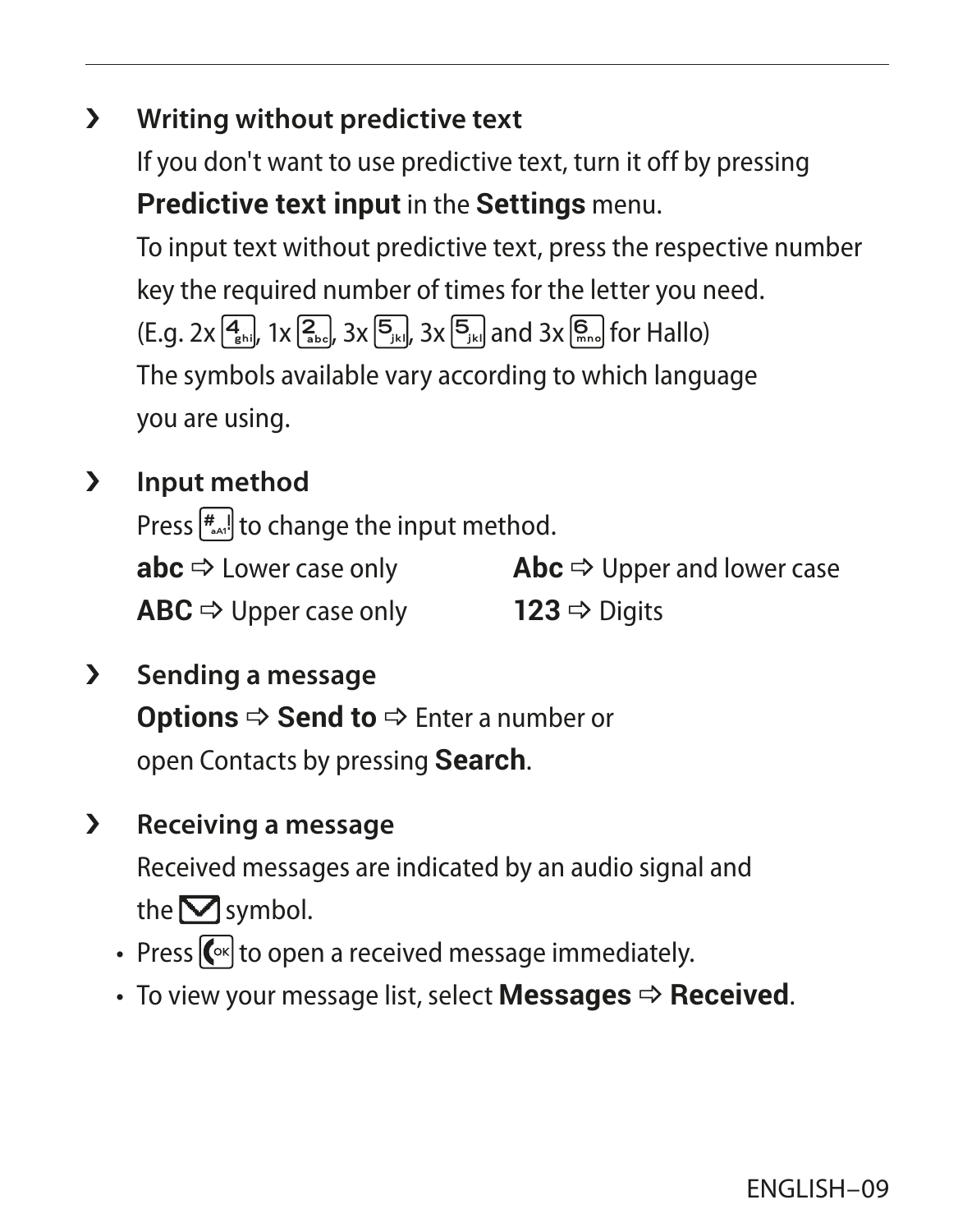## **5. CAMERA AND PHOTO ALBUM**

Your phone has a camera. You will find photos you have taken in the menu under **Photo album**.

## › **Taking a photo**

In standby mode, enable the camera by pressing  $\boxed{\circledcirc}$  on the side of the phone.

When the camera is enabled:

- Press  $\textcircled{a}$  to take a photo.
- Press  $\left[\mathbf{E}\right]$  to open **Options** for the camera. Available options: **Self-timer**, **Effect**, **Size**, **Quality** and **Night mode**
- *When the night mode is switched on, the camera light is activated when shooting.*

## › **Photo album**

Your photos will be saved in the **Photo album** menu.

- Press  $\lceil \widehat{\neg} \rceil$  and/or  $\lceil \frac{\mathbf{G}}{2} \rceil$  to flick through the photo album.
- Press  $\left[\text{C}\right]$  to open **Options** for the selected picture. Available options: **View**, **Send**, **Wallpaper**, **Contact photo**, **Rename**, **Delete**, **Delete all** and **Memory**
- *You can connect your phone to a PC using the USB data cable and transfer your photos.*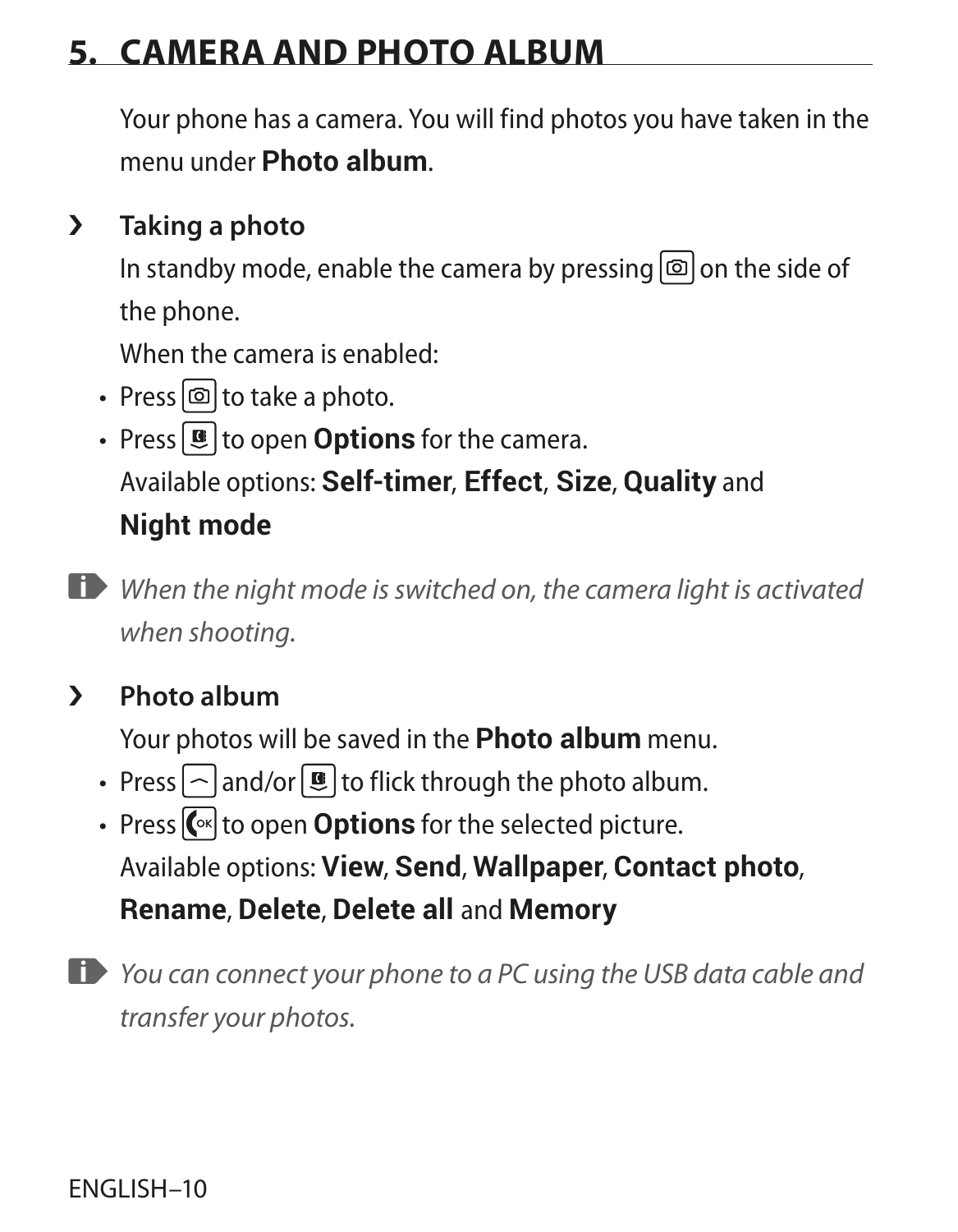## **6. TOOLS**

› **Menu items: Alarm clock, Birthday reminder, Calender, Calculator, Camera, Bluetooth, FM Radio**

## **6.1 Bluetooth**

This function allows you to use Bluetooth-enabled hands-free kits wirelessly.

• **Bluetooth on/off**

## **• Connect**  $⇒$  **Search for new devices**

Search for devices you want to connect

 $\Rightarrow$  Select devices by pressing  $\left[\infty\right]$ .

Devices that have been connected before will be recognised and connected automatically.

## **• Manage devices**  $\Rightarrow$  **Visibility**  $\Rightarrow$  **On**

Make your phone visible so that it can connect to a Bluetooth device.

## **6.2 FM Radio**

- › **Menu items in Options: Channel list, Manual input, Auto search, Loudspeaker, Info, Exit**
- › **Station search:**

You can set the station with the  $\log$  or  $\mathbf{E}$  key.

*You cannot change the volume if you are in an Options menu item. In this case first close the Options menu.*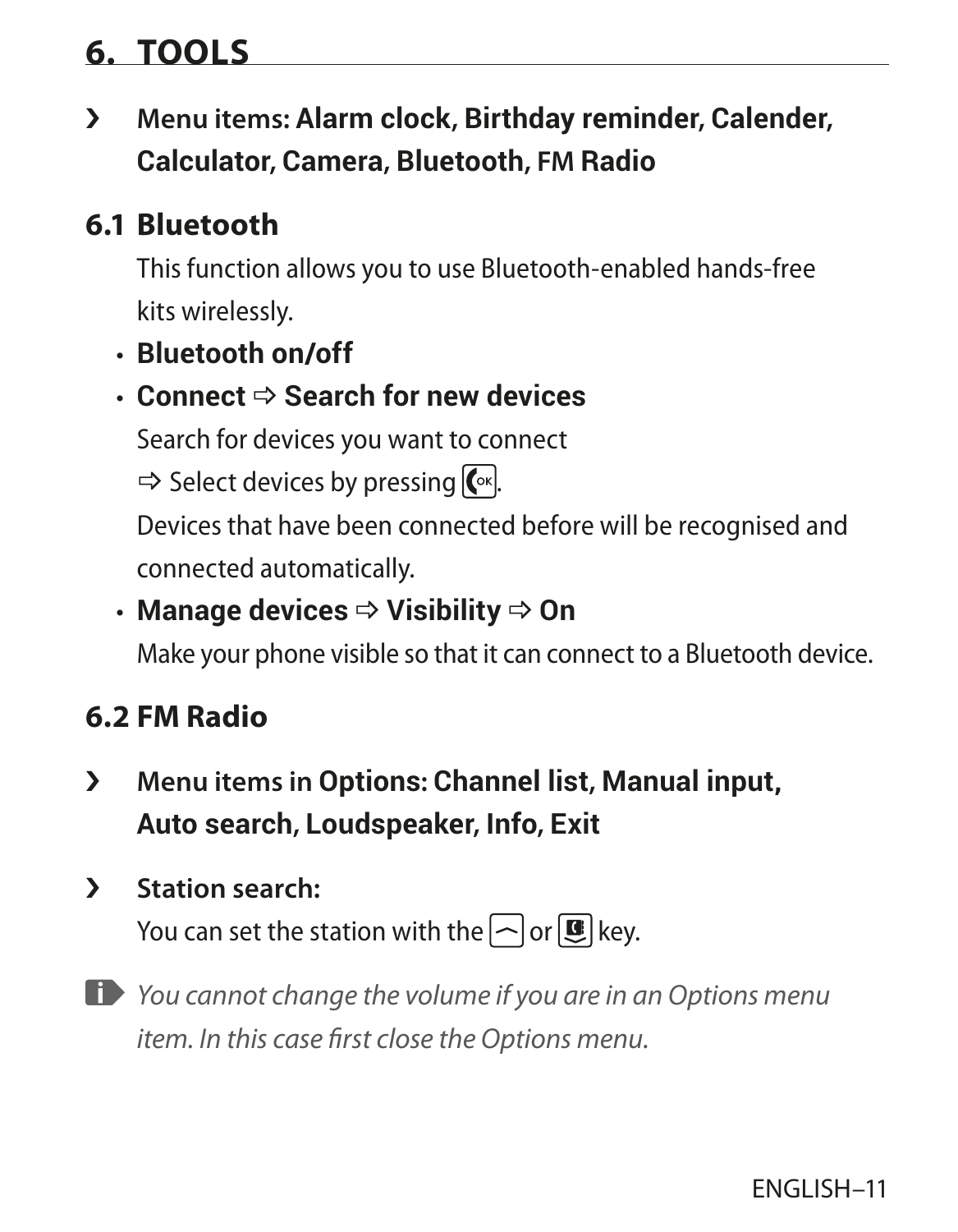# **7. CONTACTS**

- › **Menu items: Search name**, **Add contact**, **Edit contact**, **Delete**, **Send contact by SMS**, **Copy contact**, **My number**, **Speed dial keys**, **Emergency numbers** , **Phone book settings** and **SMS in PhoneBK.**
- › **Saving contacts (name and number) Fenu**  $\Rightarrow$  **Contacts**  $\Rightarrow$  **Add contact**  $\Rightarrow$  Enter name and number \_ **Contact photo**: Select Yes or No Save each new entry by pressing  $\left[\nabla x\right]$ .
- *Always save names and numbers with the international dialling code, e.g. save +41 for Switzerland, +43 for Austria and +49 for Germany.*
- › **Searching for contacts: Fenu**  $\Rightarrow$  Contacts  $\Rightarrow$  Search name  $\Rightarrow$  $\Rightarrow$  Press  $\log$  and  $\left[\frac{1}{2}\right]$  to flick through the entries or enter the first few letters of the entry you're looking for using the keypad (and continue flicking with  $\boxed{\mathbf{E}}$  if necessary).

 $\Rightarrow$  Once you've selected an entry, press  $\left[\begin{matrix} \infty \\ 0 \end{matrix}\right]$  to start a call.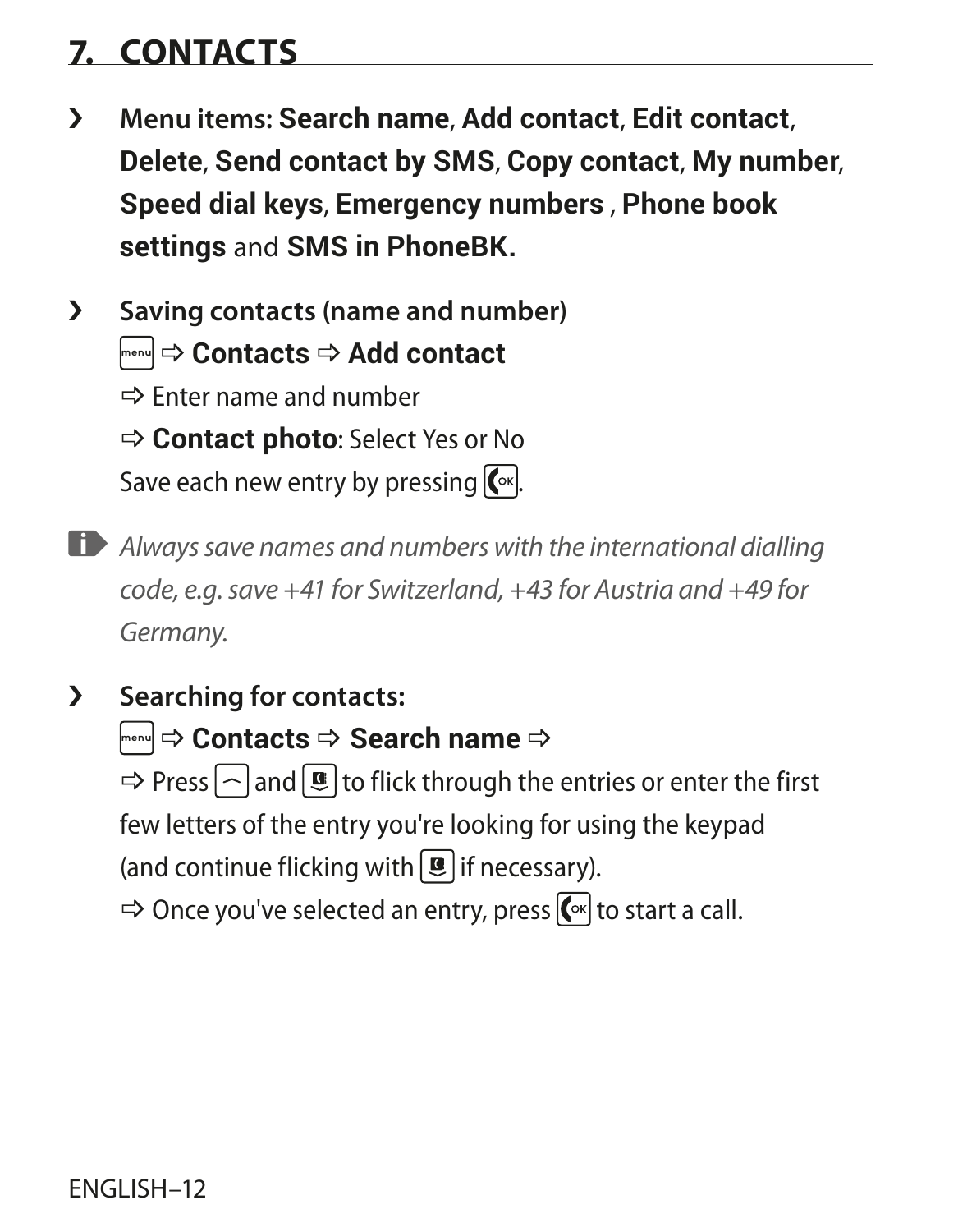## › **Speed dial keys**

You can assign speed dial keys to numbers you call often.

- **Saving a speed dial key**
	- $\Rightarrow$  Press one of the speed dial keys
	- \_ Enter a **name** and **number** or

**Search** for a contact in the phone book.

- **Changing or deleting a speed dial key** \_ Open the menu item **Speed dial keys** in the **Contacts** menu.  $\Rightarrow$  Select a speed dial key and change or delete its link to a particular contact.
- › **Emergency numbers**
	- **Frenu**  $\Rightarrow$  **Contacts**  $\Rightarrow$  **Emergency numbers**
	- $\Rightarrow$  **Add emergency number**
	- $\Rightarrow$  Select an entry (e.g. **EmNo. 1)** by pressing  $\left| \sim \right|$  **e**
	- $\Rightarrow$  Select **Ok** by pressing  $\left[\begin{matrix} \infty \\ 1 \end{matrix}\right]$
	- $\Rightarrow$  **Select Private or Help organisation**  $\left(\infty\right)$
	- $\Rightarrow$  Select a contact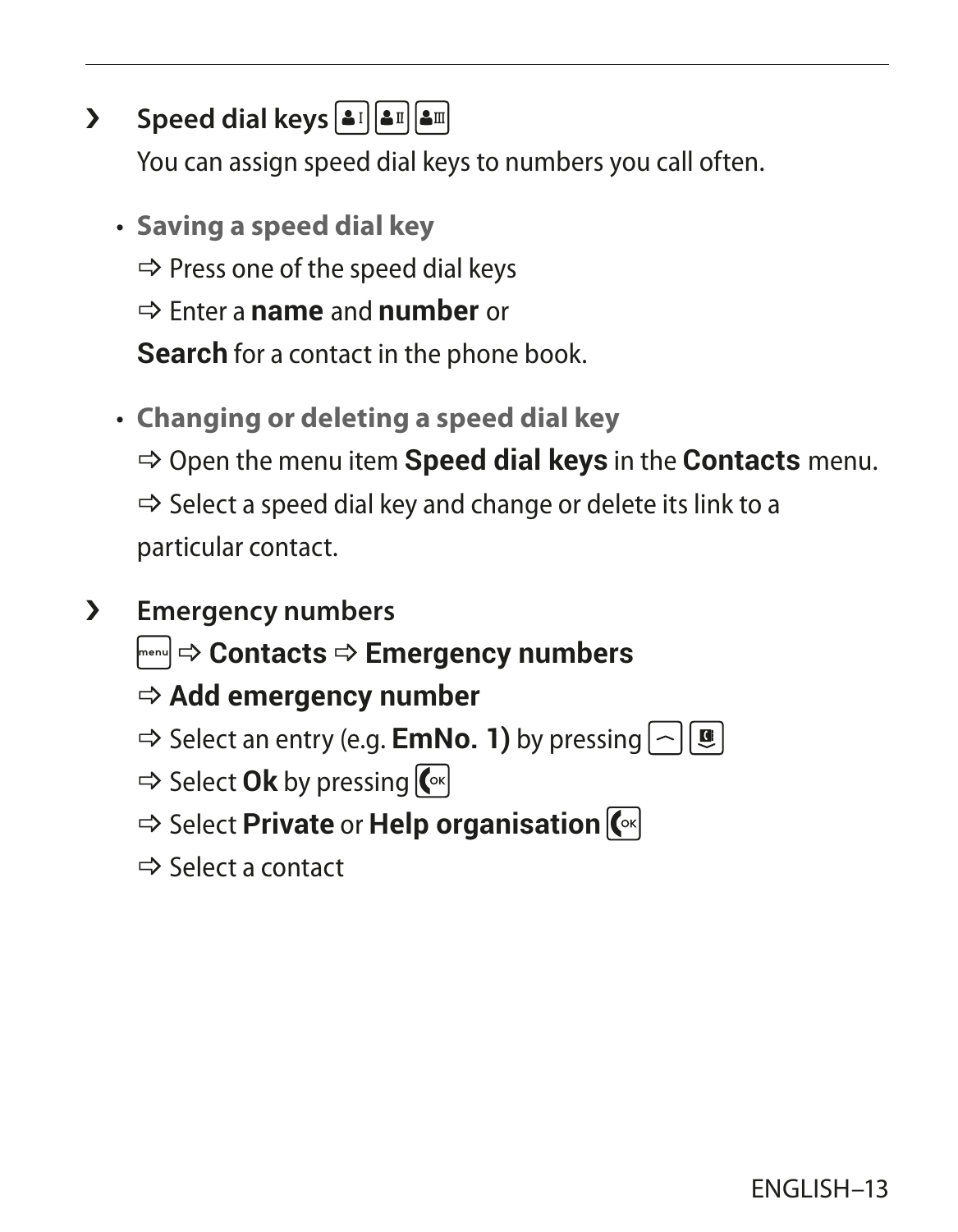## **8. SETTINGS**

› **Menu items: Silent/Sleep mode, Sound & alerts, Handset volume, Handsfree volume, Display & light, Time & date, Language, Text size, Predictive text input, Camera settings, Call waiting, Call forward, Suppress number, Help texts, Auto keylock, Network selection, Service selection, Favorite key, Voicemail number, Emergency numbers, Emergency button, Security settings, Phonebook settings, 0000 to enter Settings, Master reset**

## **8.1 Sound & alert**

You can personalise the settings for tones, signals and vibration or select a set of predefined settings (profile).

› **Menu items: Ringtone, Alarm melody, Ringer volume, Silent/Sleep mode, Meeting/Theater mode, Maximum/ Bus mode, Increasing ring, Vibra for call, Vibra for alarm clock, Key tones, Message tone, Vibra for messages, Handset volume, Handsfree volume, Message volume, Message melody, Confirmation tone, Emergency tone**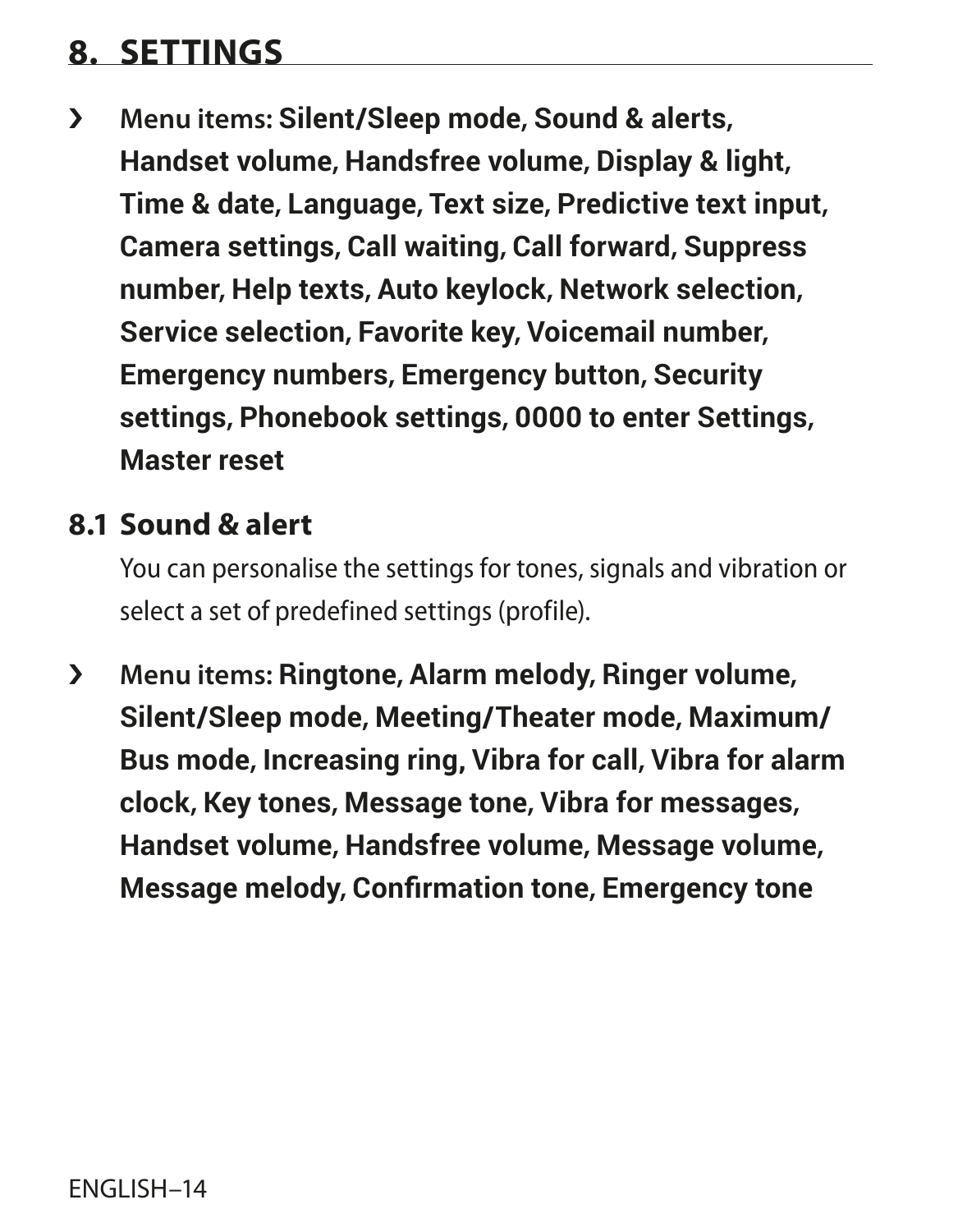## › **Silent/Sleep mode**

Visual notifications only (torch LED flashes, notifications on the display), no ringtone, no vibration function

## › **Meeting/Theater mode**

Visual notifications (torch LED flashes, notifications on the display), device vibrates, no ringtone

## › **Maximum/Bus mode**

Key tones, SMS tone and vibration function activated, ringtone volume is set on maximum

#### › **Key tones**

Specify whether or not you would like the phone to make an audible signal (**click**, **tone**, **voice announcement** or **silent**) when a key is pressed.

Activate the voice announcement to have the number buttons read aloud when pressed.

*The voice announcement function will only work if English or German has been selected as the phone language.*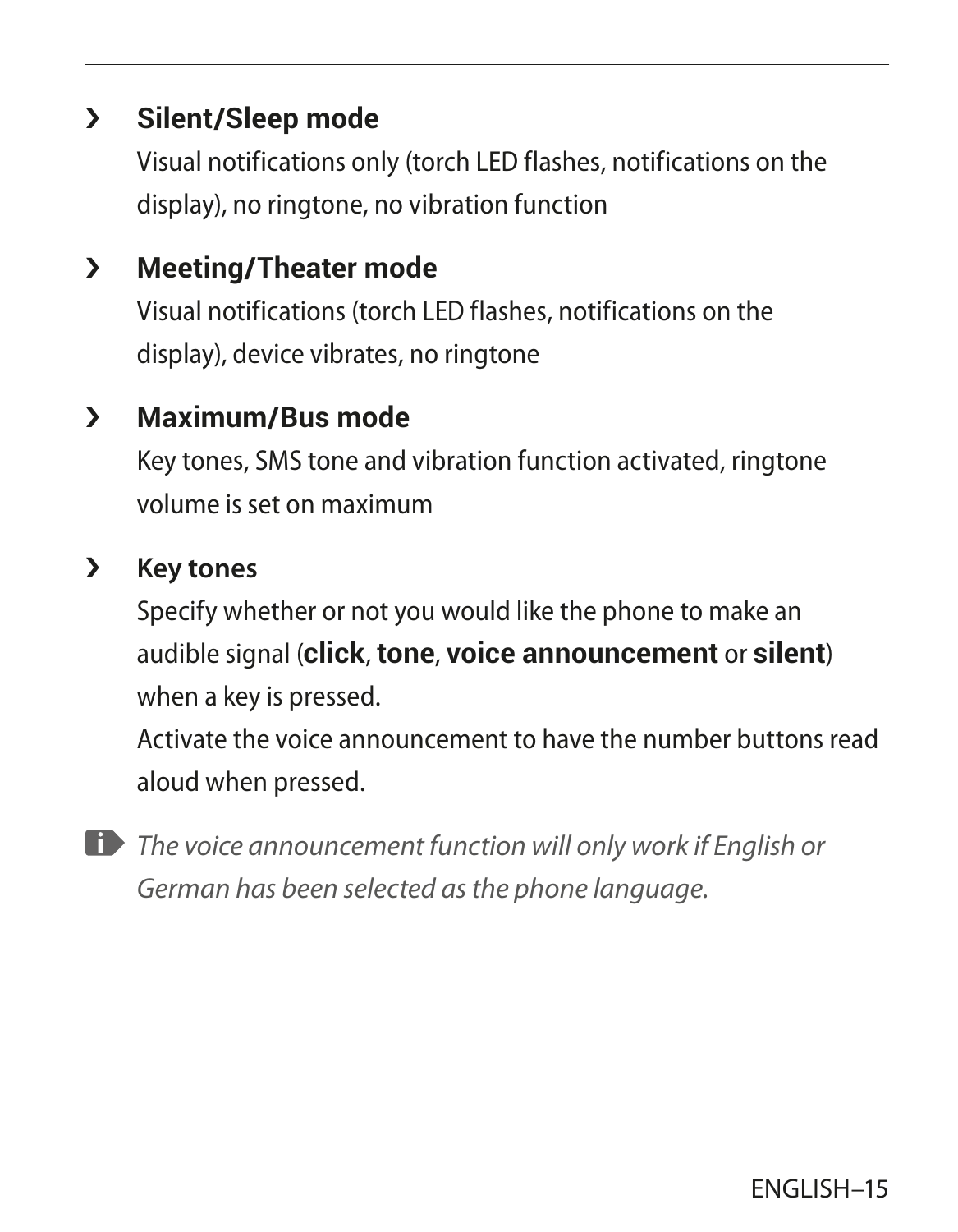## **8.2 Keypad lock**

You can protect your phone against accidental pressing of keys with the key lock.

- › **Manual key lock** Press the  $\left[\widehat{\mathbf{a}}\right]$  key on the side of the phone for two seconds. **Keypad locked** appears on the screen. The  $\bigcap$  symbol on the screen then shows that the keypad is locked.
- › **Automatic keypad lock**

Open the menu **Settings** and then the item **Auto key lock** and select whether the keypad is to be locked automatically after **15sec.**, **30sec.**, **1 minute** or **5minutes** without use or whether this function is to be switched off.

- › **Unlocking the key lock** Press the  $\left[\widehat{\mathbf{h}}\right]$  key for two seconds. **Keypad unlocked** appears on the screen. The phone then responds to every press of a key again.
- *If the key lock is active, the phone will only respond if the green button or the*  $\bigcap$  *key is pressed. If any other key is pressed, the screen will remain dark to save energy.*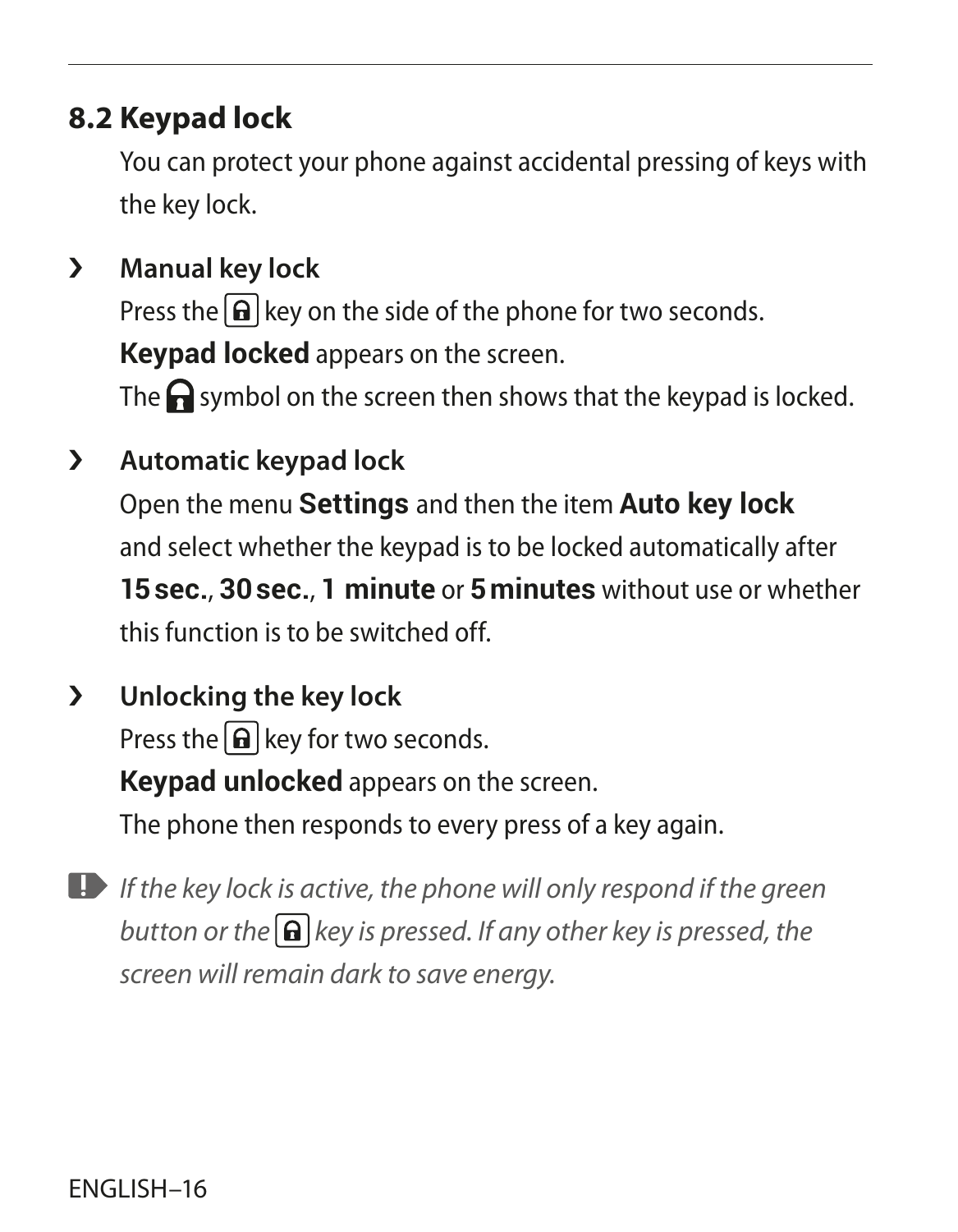## **8.3 Favorite key**

On the  $\log$  button, you can define a function that you want to use frequently. If you press  $\lceil \widehat{\ }}$  in standby mode, this function is started directly.

- › **Selectable Functions: Write message**, **Alarm clock**, **Calculator**, **Calendar**, **Silent/ Sleep mode**, **Received** (messages), **FM radio**
- *The favorite key can not be assigned a telephone number, use the speed dial keys.*

## **8.4 Voicemail number**

Enter the number for your voicemail.

You will find this number in the documents supplied by your network provider.

Press and hold the  $\left(\frac{1}{2}\right)$  key to listen to your voicemail.

## **8.5 Security settings**

- **PIN**: PIN request on/off, change PIN
- **Phone code**: on/off, change (factory preset code: 1234)

#### **8.6 Master reset**

You can restore all the factory settings on your phone (factory preset code: 1234).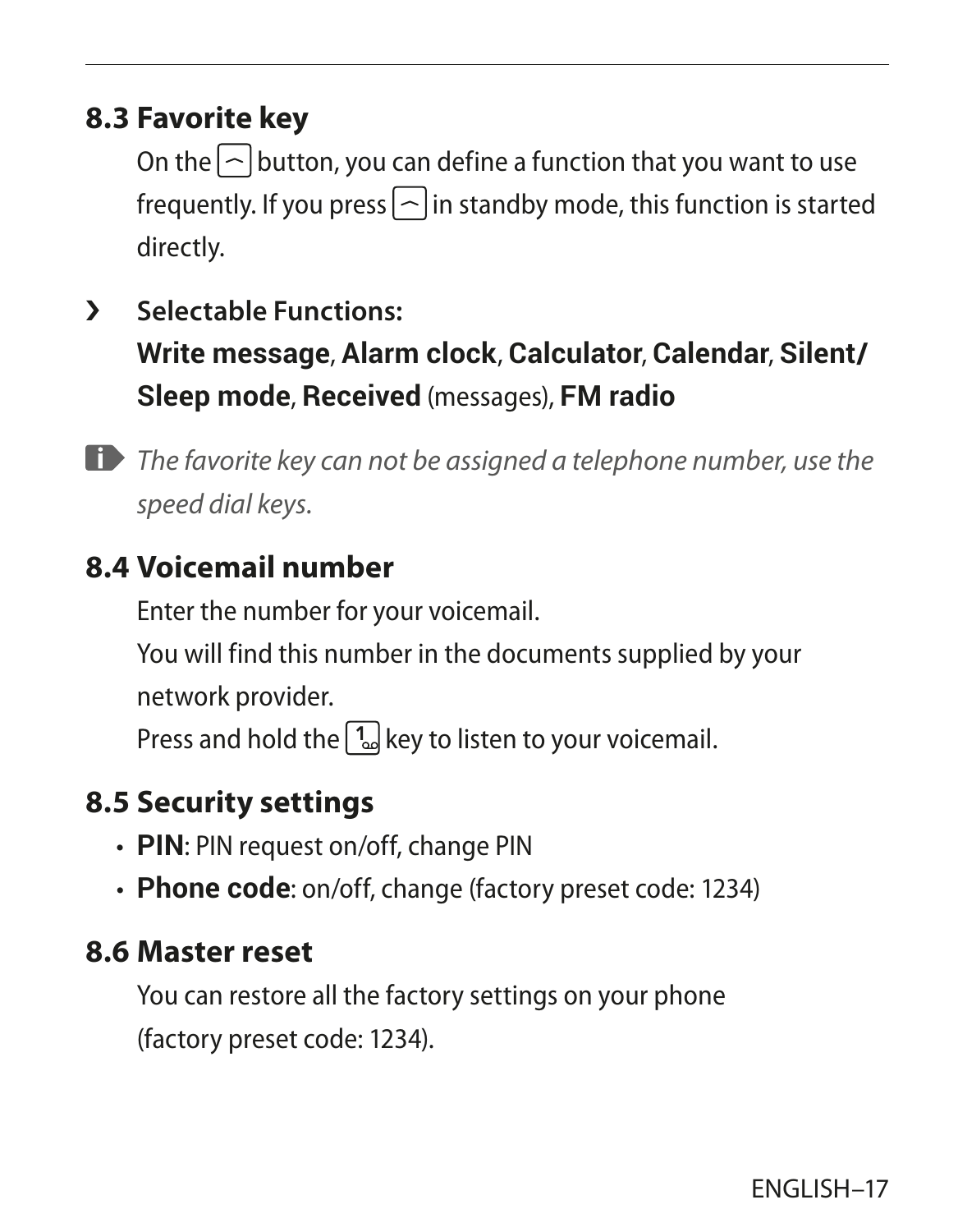## **9. EMPORIA EMERGENCY CALL FUNCTION [OPTIONAL]**

If you use the battery cover with the integrated emergency button, you can use the phone's emergency call function. Read the instructions carefully and set the emergency call function according to you needs. You can save up to five emergency numbers (family members, friends and official institutions).

- In an emergency press and hold the emergency button on the back of the phone. (This works even when the keypad is locked.)
- The five preset numbers will be dialled automatically in the order you have saved them in. The phone will go through a list of five numbers a maximum of three times.
- *The contact must press the 0 key three times within 60 seconds, or the call will be disconnected (to prevent your emergency call going through to a contact's mailbox).*
	- At the same time as each emergency call, a text message (SMS) will be sent.
	- From the moment you make an emergency call, your emporia phone will automatically answer any incoming calls for one hour. To disable this function, press and hold the  $\bigcap$  button for approx. three seconds or turn your device off completely using the  $|\phi|$ button and then turn it on again.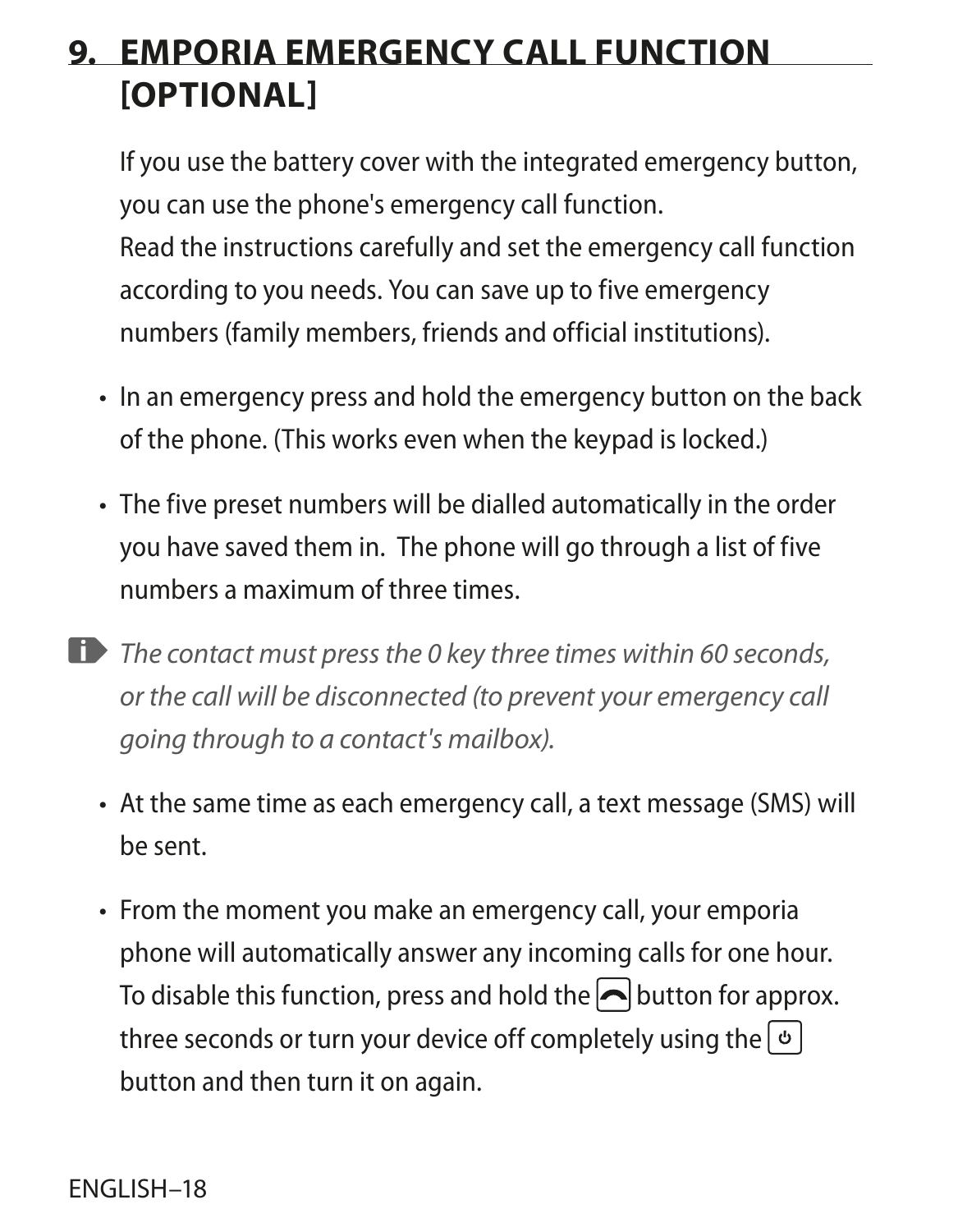- To cancel the emergency call, press and hold  $\Box$ .
- During the emergency call, a warning tone will sound continuously, to alert anyone nearby and the person being called. This warning tone can be switched off in **Settings**  $\Rightarrow$  **Sound &**  $a$ **lert**  $\Rightarrow$  **Emergency tone.**
- If you do not have any emergency numbers saved, have no credit on your prepaid phone card or are connected to a foreign network without permission (e.g. roaming is not activated), 112 will be dialled when you press the emergency button.
- *If you want to add the number of an official institution such as the police or fire brigade as an emergency number, you must check that this is okay with the respective institution beforehand. We do not assume liability for any costs incurred through you calling such an institution by mistake.*
- › **Adding/editing emergency numbers** In the **Settings** menu **→ Emergency numbers**  $\Rightarrow$  **Add emergency number**
- › **Activating the emergency button In the Settings** menu  $\Rightarrow$  **Emergency button**  $\Rightarrow$  **On/Off**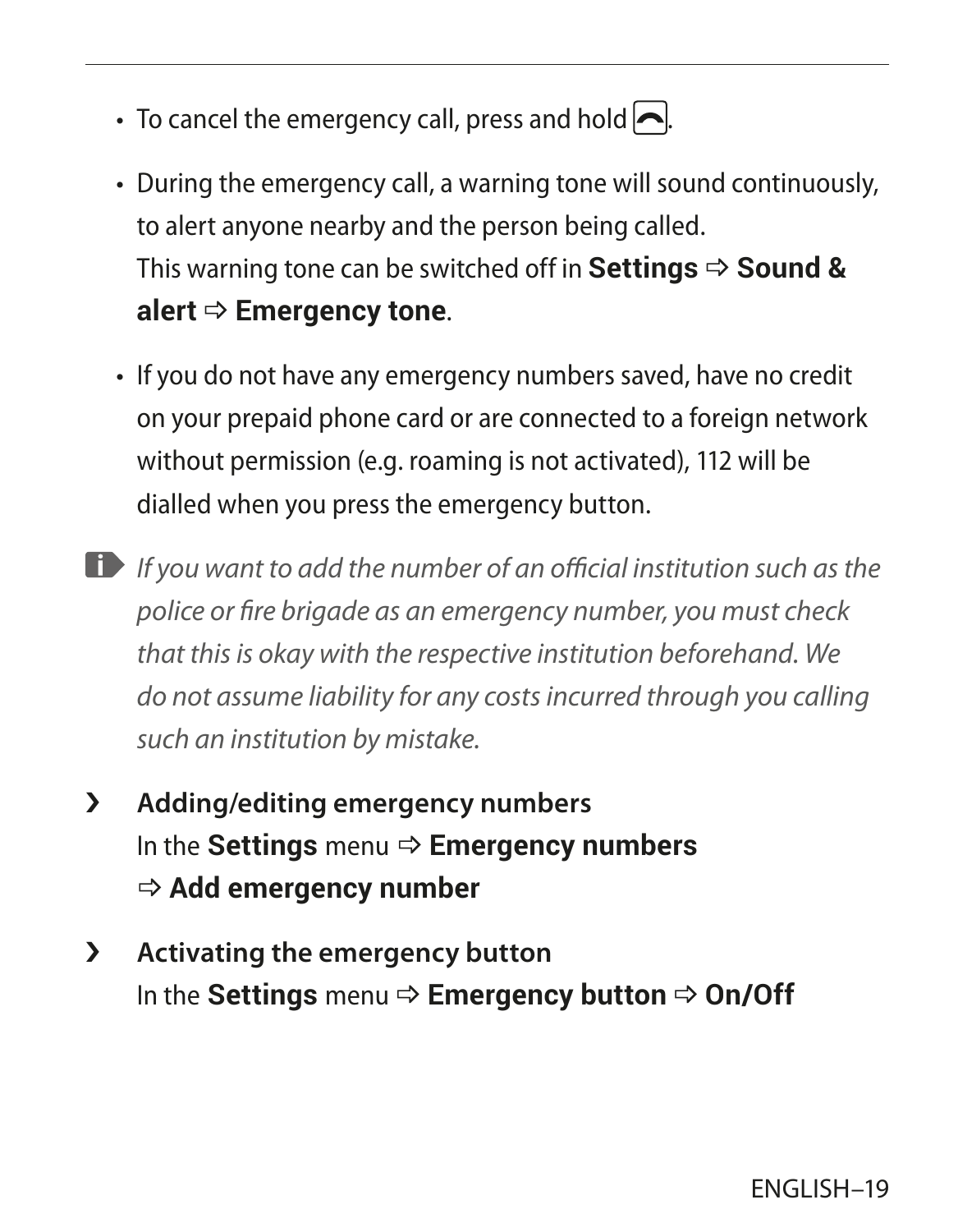# **10.GUARANTEE AND SERVICE**

## › **Safety information**

- Turn off the phone in hospitals and whenever you are near medical equipment. There should always be a distance of at least 20cm between pacemakers and the phone when it is on.
- Never try to control a vehicle while holding the phone in your hand. Always comply with relevant national laws and traffic regulations.
- Turn off the phone whenever you are travelling in an aeroplane.
- The phone must be switched off whenever it is near a petrol station or other places with explosive substances.
- Never shine the LED torch in the eyes of people or animals! (Protection class 3)
- To prevent hearing impairments, do not use the phone on a high speaker volume for extended periods of time. Do not hold the phone to your ear when the hands-free mode is activated or the emergency button has been pressed.



- Using a headset on a high volume can cause hearing impairments. Check the volume of the headset you are using.
- The phone and the accessories may contain small parts. Keep the phone out of the reach of young children.
- As a precaution, we recommend disconnecting the phone from the charger during thunderstorms.
- The mains adapter serves as a separator between the product and your mains supply. The mains supply must be close to the device and easily accessible.

## › **Guarantee**

- This guarantee is only valid if the original batteries supplied by emporia have been used.
- Mobile phone: 24 months
- Battery: 6 months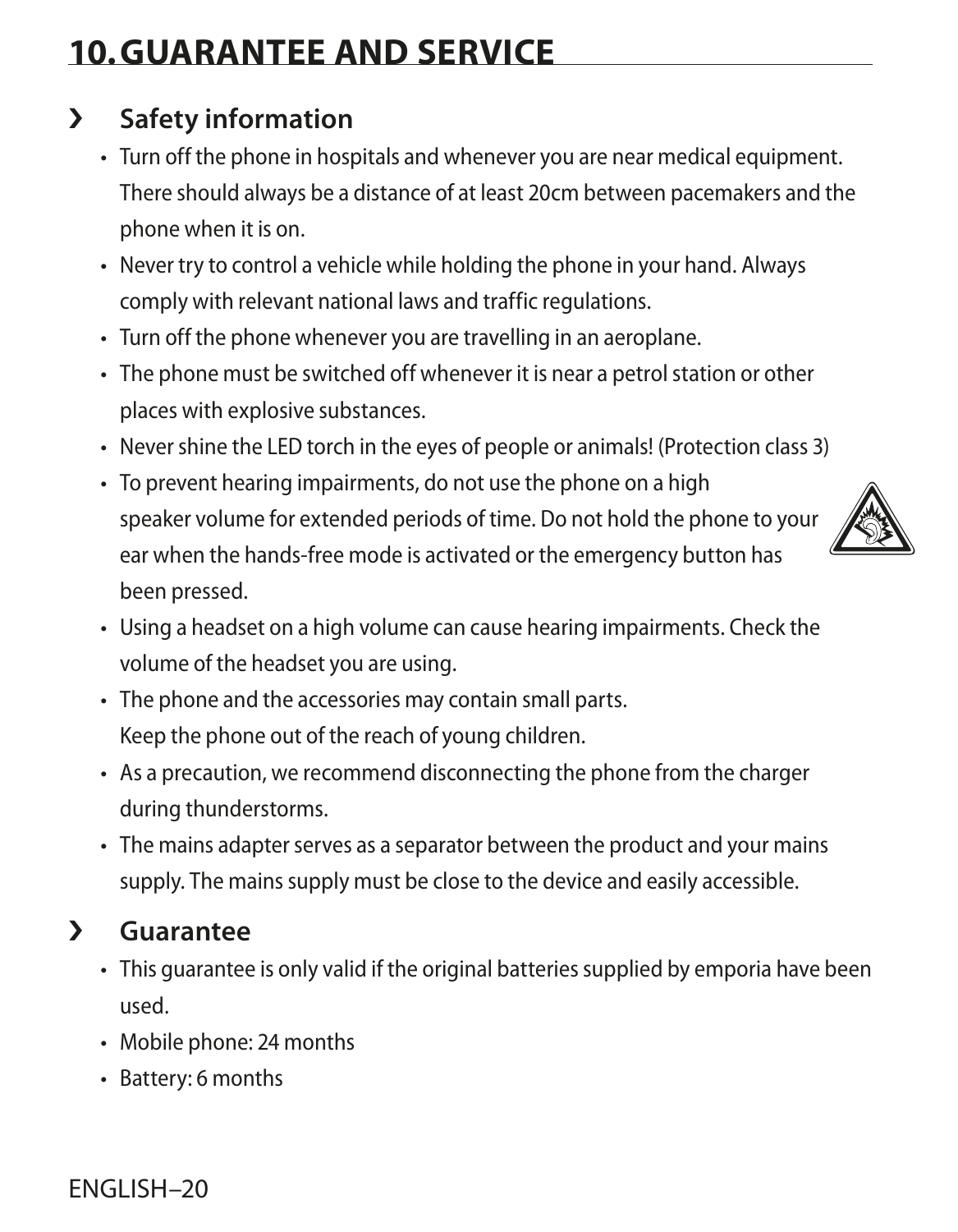## › **Support**

• **Emporia Service Centre**

Industriezeile 36 · 4020 Linz · Austria · www.emporia.eu

- **Germany:**  $+49 \cdot (0)800 \cdot 4004711$
- $\cdot$  **Austria:**  $+43 \cdot (0)$  732  $\cdot$  77 77 17  $\cdot$  446
- **Switzerland:**  $+41 \cdot (0)8484 \cdot 50004$

## › **Intended use**

- This mobile phone is robust and designed for mobile use. Protect it from bumps and do not expose it to direct sunlight.
- A nano coating reduces the risk of damage caused by moisture (rain, bathroom, etc.), but avoid contact with liquids.
- Using the phone for any purpose other than that described above will result in damage to the product. Doing this also entails hazards such as fire, electric shocks, etc. This product must not be changed or modified, and the casing must not be opened.
- The adapter is only suitable for use in conjunction with a standard household mains socket that is connected to your electrical grid and uses 100-240volts/50/60Hz (10/16A) of alternating voltage.

## › **Scope of delivery**

- Mobile phone
- 2 battery cover, with or without emergency button
- Battery: Li-ion 3.7V / 1100mAh
- USB cable with USB AC adapter
- Charging station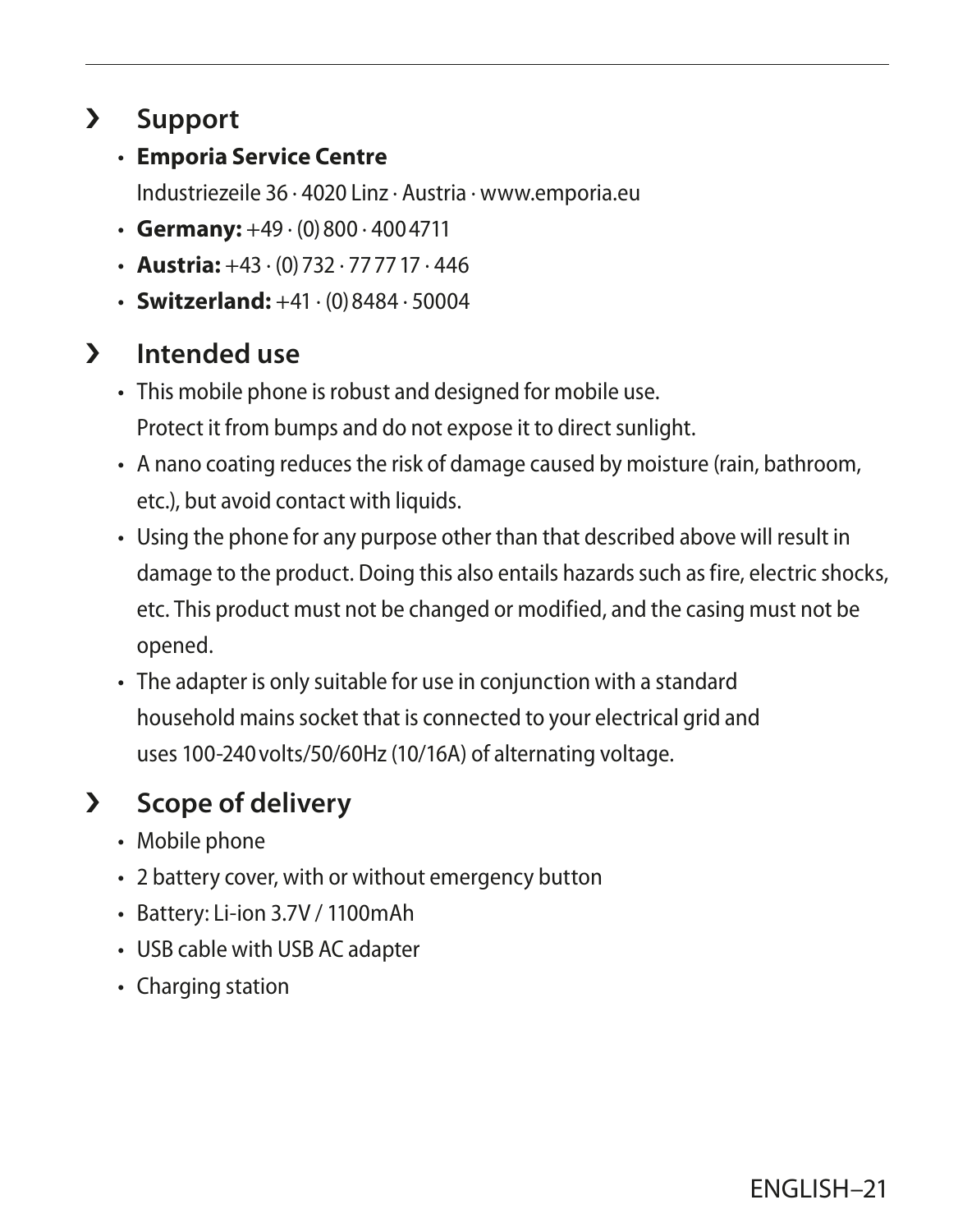## • Weight:  $76q + 23q$  (Battery)

• Battery: Li-ion 3.7V/1100mAh (replaceable)

• GSM 900/1800 MHz, UMTS 900/2100 MHz • Dimensions: 121.6x57x16.5mm

- Internal antenna: SAR 0.7W/kg (body), 0.11 W/kg (head)
- Standby time: 280hrs\*

› **Technical data**

• Talk time: 350min \* (\* Depending on network coverage and activated applications the battery life can be reduced.)

#### › **DISPOSAL**

- Disposing of the packaging The packaging and packaging aids are recyclable and should be made available for reuse.
- Disposing of the battery

Batteries should never be disposed of as domestic refuse! As a consumer you are legally required to return used batteries. They can be handed in at one of your community's local collection points or at specialised stores.

• Disposing of the device

If this product ever wears out, please don't dispose of it as domestic refuse. To ensure you don't cause damage to the environment, take it to a collection station or recycling centre where used devices are processed for recycling in an environmentally friendly manner.





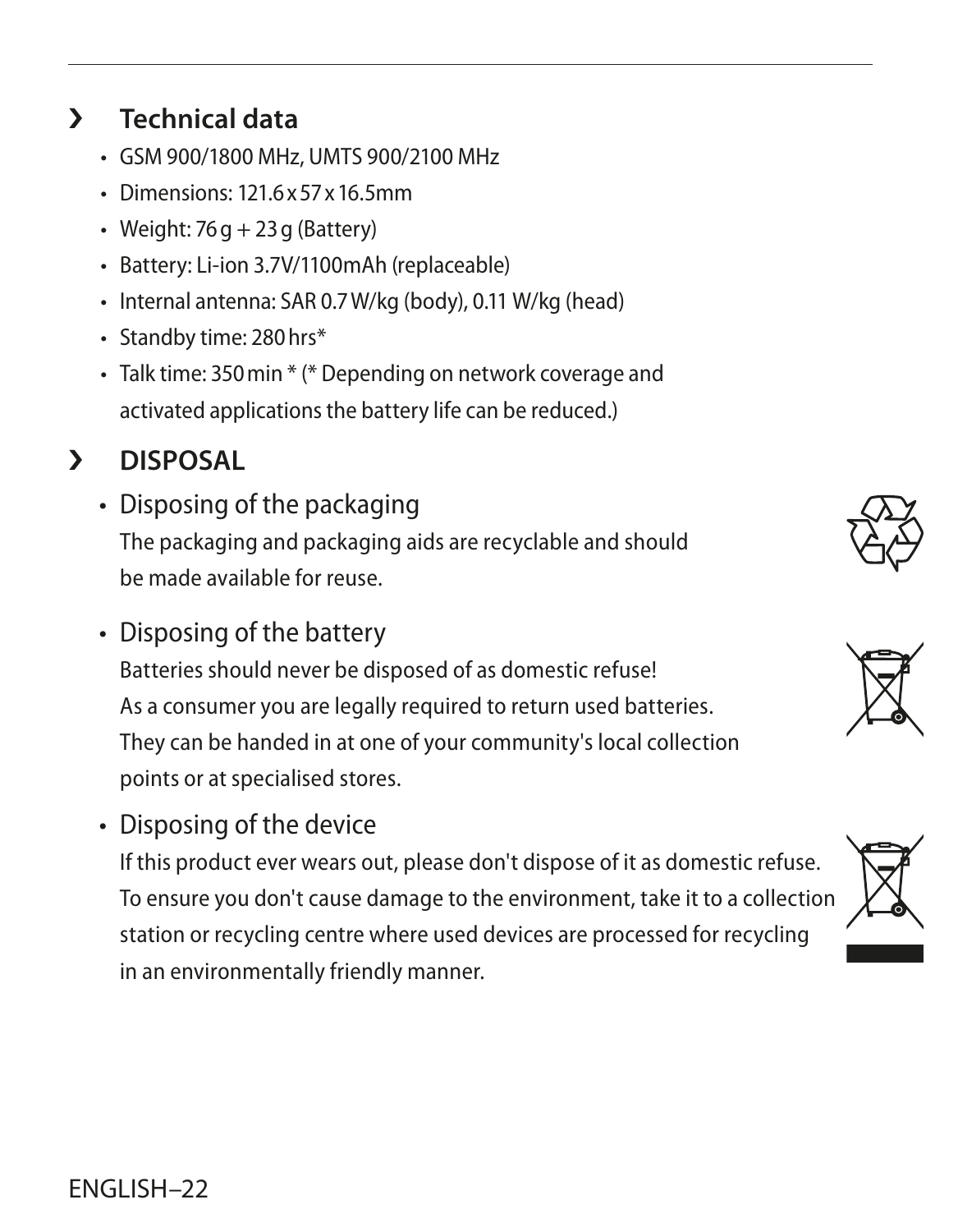# **11. DECLARATION OF CONFORMITY (DOC)**

We, Emporia Telecom GmbH & Co.KG., Industriezeile 36, 4020 Linz, Austria, hereby declare that the construction of the device described in the following complies with the relevant EC directives stated below.

- › **Item description: WCDMA 3G/2G dual-band mobile phone**
- › **Item number: V26**

#### › **Relevant EC directives**

Directive 1999/5/EC on radio equipment and telecommunications terminal equipment (R&TTE Directive 1999/5/EC)

#### › **Harmonised EN basic and engineering standards**

- **Health:** EN50360:2001+A1(2012); EN62209-1(2006) /-2(2010); EN50566(2013); EN62479:2010
- **Safety:** EN60950-1(2006) +A11(2009) +A1(2010) +A12(2011) +A2(2013); EN50332
- **EMC:** EN301489-1 V1.9.2 /-7 V1.3.1 /-17 V2.2.1 /-24 V1.5.1; EN55032; EN61000-3-2(2006) +A1(2009) +A2(2009) /-3-3(2013)
- **Radio spectrum:** EN300328 V1.9.1; EN301511 V9.0.2; EN301908-1 V6.2.1 /-2 V5.4.1

emporia Telecom

 0681 Eveline Pupeter  $\frac{1}{2}$   $\frac{d}{2}$   $\frac{1}{2}$   $\frac{1}{2}$  15.02.2017, Linz/Austria